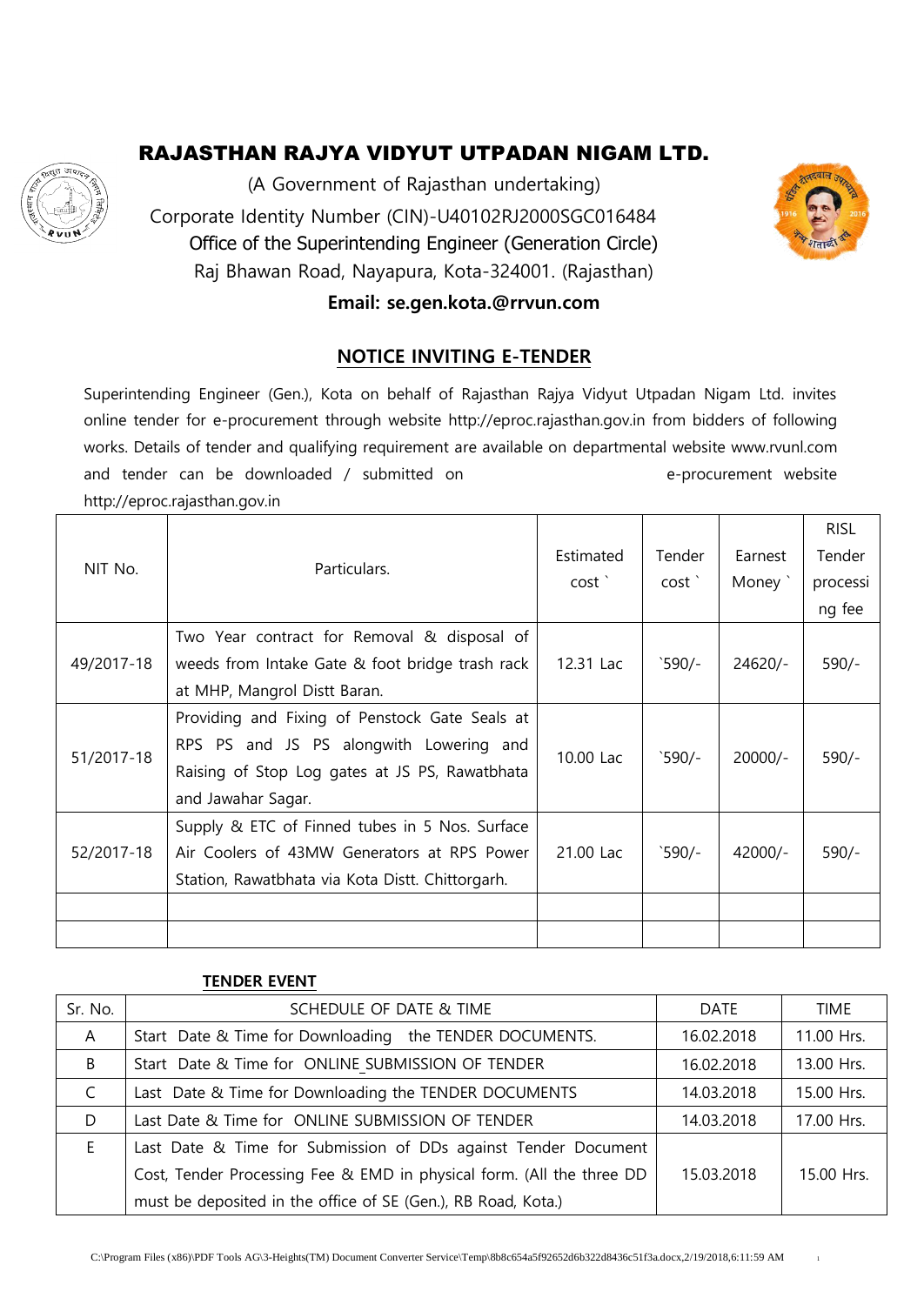#### **Note:-**

- 1. All bidders are mandated to get enrolled on the e-procurement portal http://eproc.rajasthan.gov.in in order to download the tender documents & other particulars in the subsequent bidding process.
- 2. The tenderer shall deposit the tender processing fee in form of bank DD, payable in favour of MD, RISL, Jaipur (Payable at Jaipur) where as tender cost & EMD has to be paid in form of crossed demand draft/bankers cheque payable at Kota in favour of AAO (Gen.), RRVPNL, Kota and must be submitted in the office of the Superintending Engineer (Gen.), RRVUNL, R.B. Road, Kota.
- 3. Any Corrigendum/amendment, if any will be issued on [http://eproc.rajasthan.gov.in,](http://eproc.rajasthan.gov.in/) www.energy.rajasthan.gov.in/rvunl and http://sppp.rajasthan.gov.in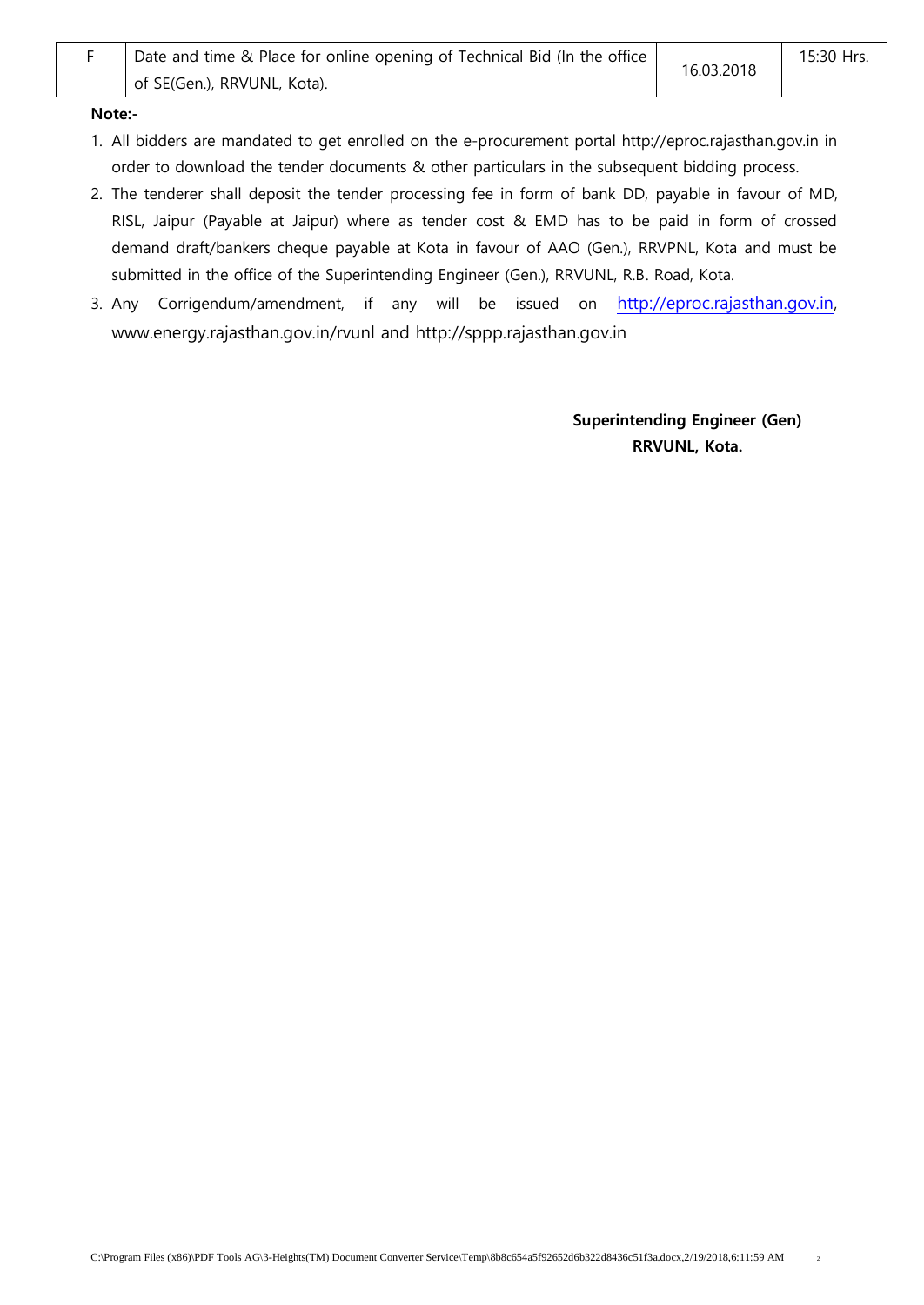

(A Government of Rajasthan undertaking) Corporate Identity Number (CIN)-U40102RJ2000SGC016484 Office of the Superintending Engineer (Generation Circle) Raj Bhawan Road, Nayapura, Kota-324001. (Rajasthan)



#### **Email: se.gen.kota.@rrvun.com**

#### **NOTICE INVITING TENDER (2017-18)**

Tenders are invited:- (1) Tender No. 49 (online) (UBN No.- (RVU1718WSOB01902):- Two Year contract for Removal & disposal of weeds from Intake Gate & foot bridge trash rack at MHP, Mangrol Distt Baran. (2) Tender No. 50 (UBN No.- RVU1718SSOB01904):- Annual Contract for Operation & Maintenance of 135 Ton EOT Crane, 60 Ton Penstock gantry Crane and 20 Ton DT gantry Crane at RPS Power Station, Rawatbhata via Kota Distt. Chitorgarh (3) Tender No. 51 (online) (UBN No.- RVU1718WSOB01900):- Providing and Fixing of Penstock Gate Seals at RPS PS and JS PS alongwith Lowering and Raising of Stop Log gates at JS PS, Rawatbhata and Jawahar Sagar. (4) Tender No. 52 (online) (UBN No.-RVU1718WSOB01901):- Supply & ETC of Finned tubes in 5 Nos. Surface Air Coolers of 43MW Generators at RPS Power Station, Rawatbhata via Kota Distt. Chittorgarh. (5) Tender No. 53 (UBN No.- RVU1718SSOB01906) :- Annual Contract for Operation & Maintenance of 116 Ton EOT Crane, 60 Ton Penstock gantry Crane and 25 Ton DT gantry Crane at JS Power Station, Jawahar Sagar. (6) Tender No. 54 (UBN No.- UBN-RVU1718GSOB01913):- Supply of Furniture for SE (Gen.) Office/ RPS PS/ JS PS/MHP, Kota/Rawatbhata / Jawahar Sagar/Mangrol. (7) Tender No. 55 (UBN No.-RVU1718SSOB01914) :- Operational works of 250 KVA DG set, 11 Ton capacity air conditioning systems and assistance in the operational works of the Power Station at RPS PS, Rawatbhata via Kota Distt. Chittorgarh. (8) Tender No. 56 (UBN No.- RVU1718GSOB01915):- Supply of Generator Bearing oil Coolers for RPS Power Station, Rawatbhata.

Tender details are available on website e-procurement portal [http://eproc.rajasthan.gov.in,](http://eproc.rajasthan.gov.in/) (for online NIT) [www.energy.rajasthan.gov.in/rvunl](http://www.energy.rajasthan.gov.in/rvunl) and http://sppp.rajasthan.gov.in. Any Amendment in tenders in future will be published in above websites only.

Superintending Engineer (Gen)

#### **NOT TO BE PUBLISHED &&&&&&&&&&&&&&&&&&&&&&&&&&&&&&&&&&&&&&&&&&&&&&&&&&&&&&& &&&&&&&&&&&&&&&&&**

No.: RRVUNL/SE/Gen/Sec. 4/F. /D. Dated: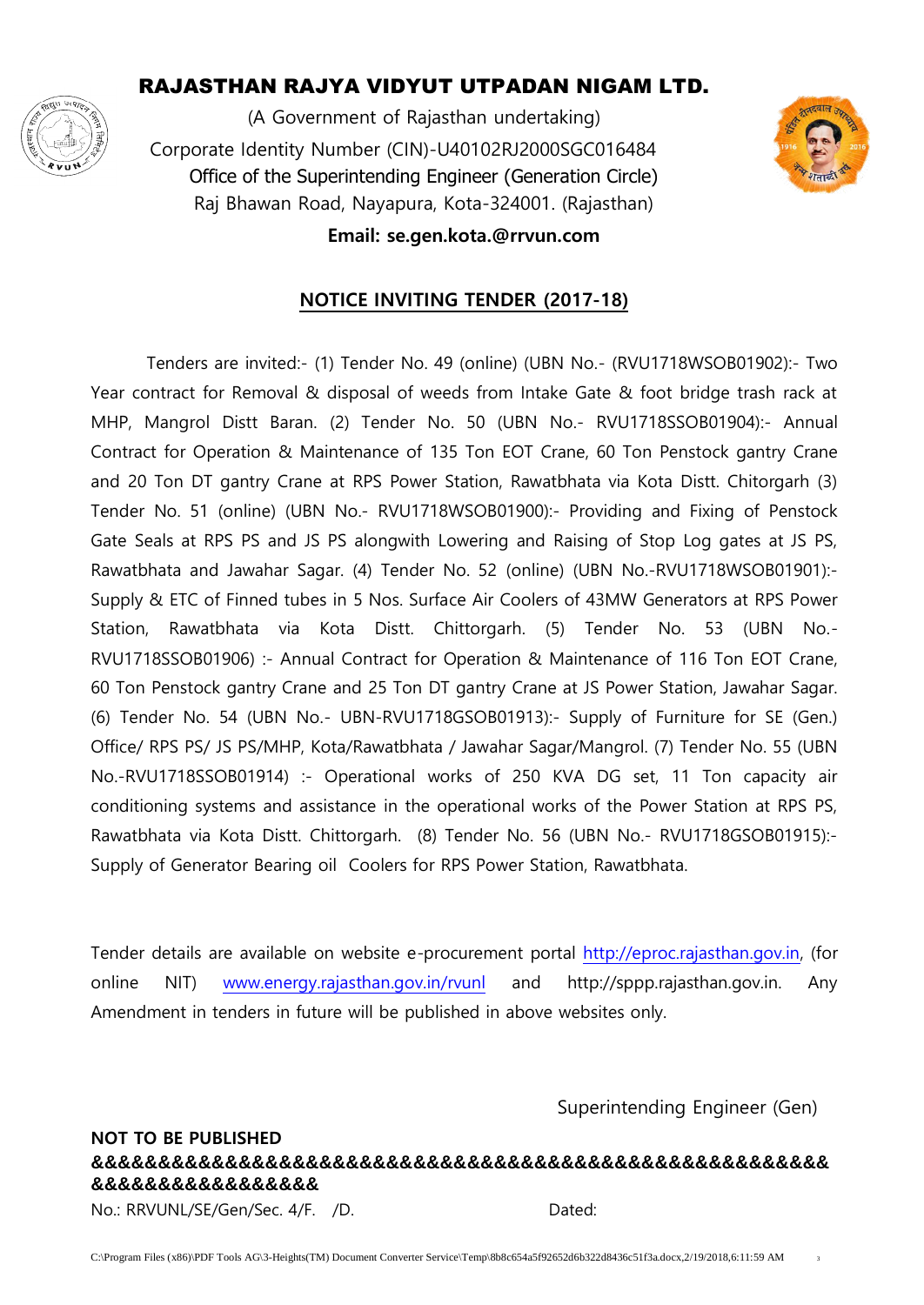Copy submitted /forwarded to the following for information and necessary action please:-

- 1. The Chief Engineer (H&GP), RRVUNL, Jaipur.
- 2. The Public Relation Officer, RRVUNL, Jaipur.
- 3. The Executive Engineer (O&M), RPS/JS/MHP, Power Station, RRVUNL, Rawatbhata / Jawahar Sagar / Mangrol for displaying copy on notice board.
- 4. The Assistant Engineer (Web monitoring), RRVUNL, Jaipur.
- 5. The Accounts Officer (Gen.), RRVUNL, Kota.
- 6. Notice Board of Circle Office.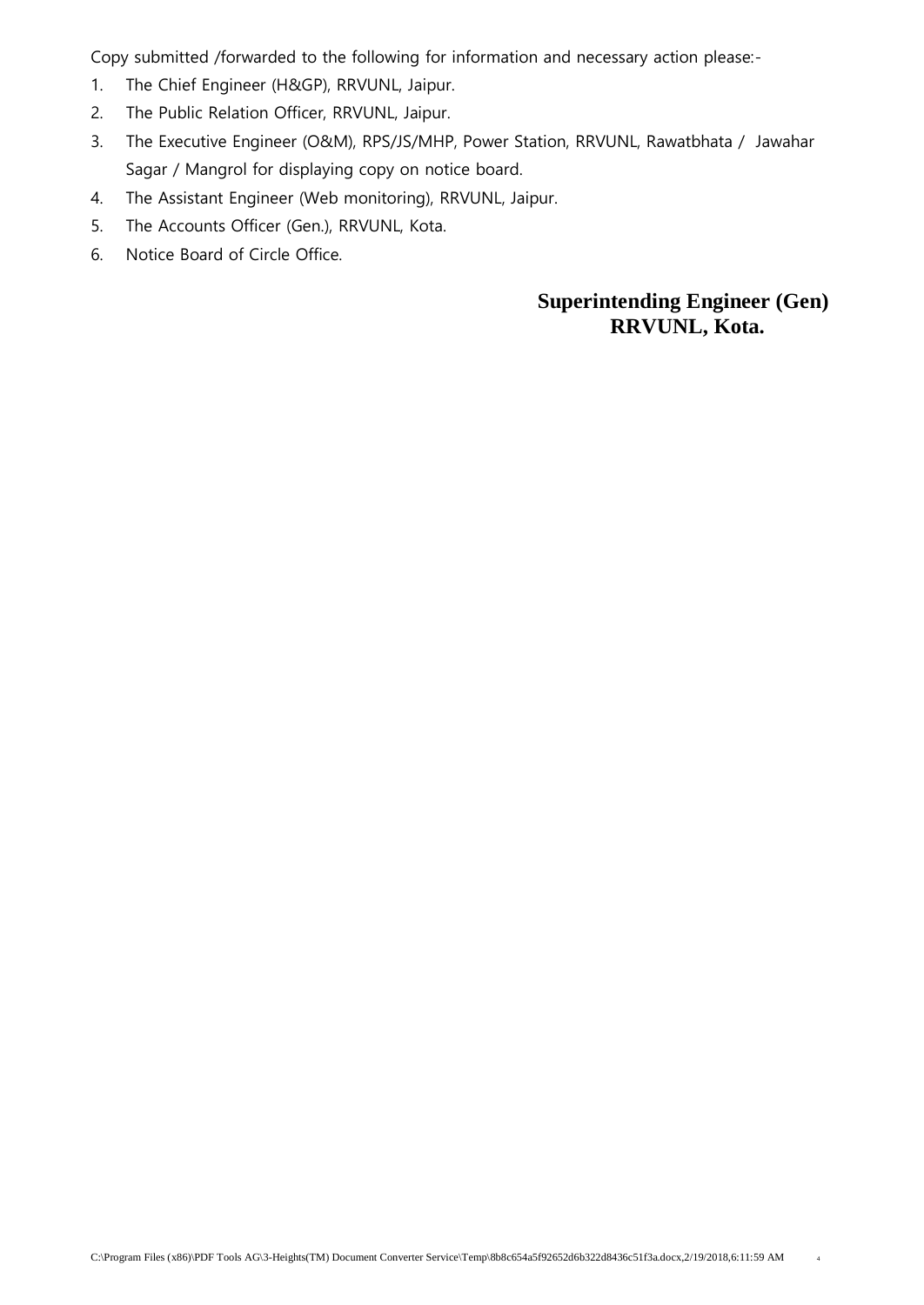

# **jktLFkku jkT; fo|qr mRiknu fuxe fyfeVsM**

**dkWjiksjsV vkbZMsUfVVh uEcj ¼lh-vkbZ-,u-½ & U40102RJ2000SGC016484 ¼mRiknu o`r½ jktHkou ekxZ] dksVk&** 

**324001**



**Qksu ua- 0744&2327613] QsDl ua- 0744&2323624**

# **fufonk lwpuk (2017-18)**

fuEufyf[kr dk;ksZ gsrq fufonk,¡ vkeaf=r dh tkrh gS% (1) fufonk la[;k%& 49 (vkWuykbZu) (UBN-RVU1718WSOB01902):- ,e,pih ekaxjksy esa buVsd xsV ,.M QqV fczt Vsªl jsd ls ohM~l gVkus dk nks o'kZ dk dk;ZA (2) fufonk la[;k – 50 (UBN-RVU1718SSOB01904) vkjih,l ikoj LVs"ku] jkorHkkVk esa 135 VUk bZ-vk-sVh- Øsu] 60 Vu isuLVksd xsUVªh dzsu vkSj 20 Vu MhVh xsUVªh dzsu ds j[kj[kko dk dk;ZA (3) fufonk la[;k– 51 (vkWuykbZu) (UBN- RVU1718WSOB01900):- vkjih,l ikoj LVs"ku] jkorHkkVk@ ts,l ikoj LVs"ku tokgj lkxj esa çksokbZfMax ,.M+ fQfDlax vkWQ isuLVksd xsV lhYl vkSj ts,l ikoj LVs"ku tokgj lkxj esa yksofjax vkSj jsftUx vkWQ Lvksi yksx xsV~l dk dk;Z (4) fufonk la[;k – 52 (vkWuykbZu) (UBN-RVU1718WSOB01901):- lIykbZ] bjsD"ku] VsfLVax ,.M deh"kfuax vkWQ fQUM V~;wCl 05 ua- ljQsl ,;j dwylZ vkWQ 43 esxkokV tujsVjlZ ,V vkj- ih- ,l- ikoj LVs"ku] jkorHkkVk ok;k dksVk ftyk fpRrksM+x<+A (5) fufonk la[;k- 53 (UBN-RVU1718SSOB01906) ts,l ikoj LVs"ku tokgj lkxj esa 116 Vu bZ-vk-sVh- Øsu] 60 Vu isu LVksd xsUVªh dszu ,.M 25 Vu MhVh xsUVªh dzsu ds j[kj[kko dk dk;ZA (6) fufonk la[;k – 54 (UBN- RVU1718GSOB01913):- tujs"ku lfdZy] dksVk@ vkjih,l ih,l]@ ts,l ih,l@ ,e,pih ekaxjksy esas QuhZpj dh vkiwfrZ A (7) fufonk la[;k. – 55 (UBN-RVU1718SSOB01914):- vkjih,l ikoj LVs"ku] jkorHkkVk esa 250 dsoh, Mhth lsV] 11 Vu {kerk ,lh flLVe dk lapkyu o ,lhlVsal dk;Z gsrqA (8) fufonk la[;k. – 56 (UBN-RVU1718GSOB01915):- vkjih,l ikoj LVs"ku] jkorHkkVk esa tujsVj fc;fjax vkW;y dwylZ dh vkiwfrZA

**;g fufonk lwpuk** www.rvunl.com ,oa http://sppp.rajasthan.gov.in **vkSj vkWuykbu fufonk** http://eproc. Rajasthan.gov.in **Ikj Hkh miyC/k gSA**

**fufonk [kqyus dh frfFk esa foLrkj gksus dh dksbZ lwpuk dsoy mijksä osclkbV ij izdkf"kr dh tkosxhA** 

**v/kh{k.k vfHk;Urk ¼mRiknu o`r½ &&&&&&&&&&&&&&&&&&&&&&&&&&&&&&&&&&&&&&&&&&&&&&&&&&&&&&& &&&&&&&&&&&&&&&&&**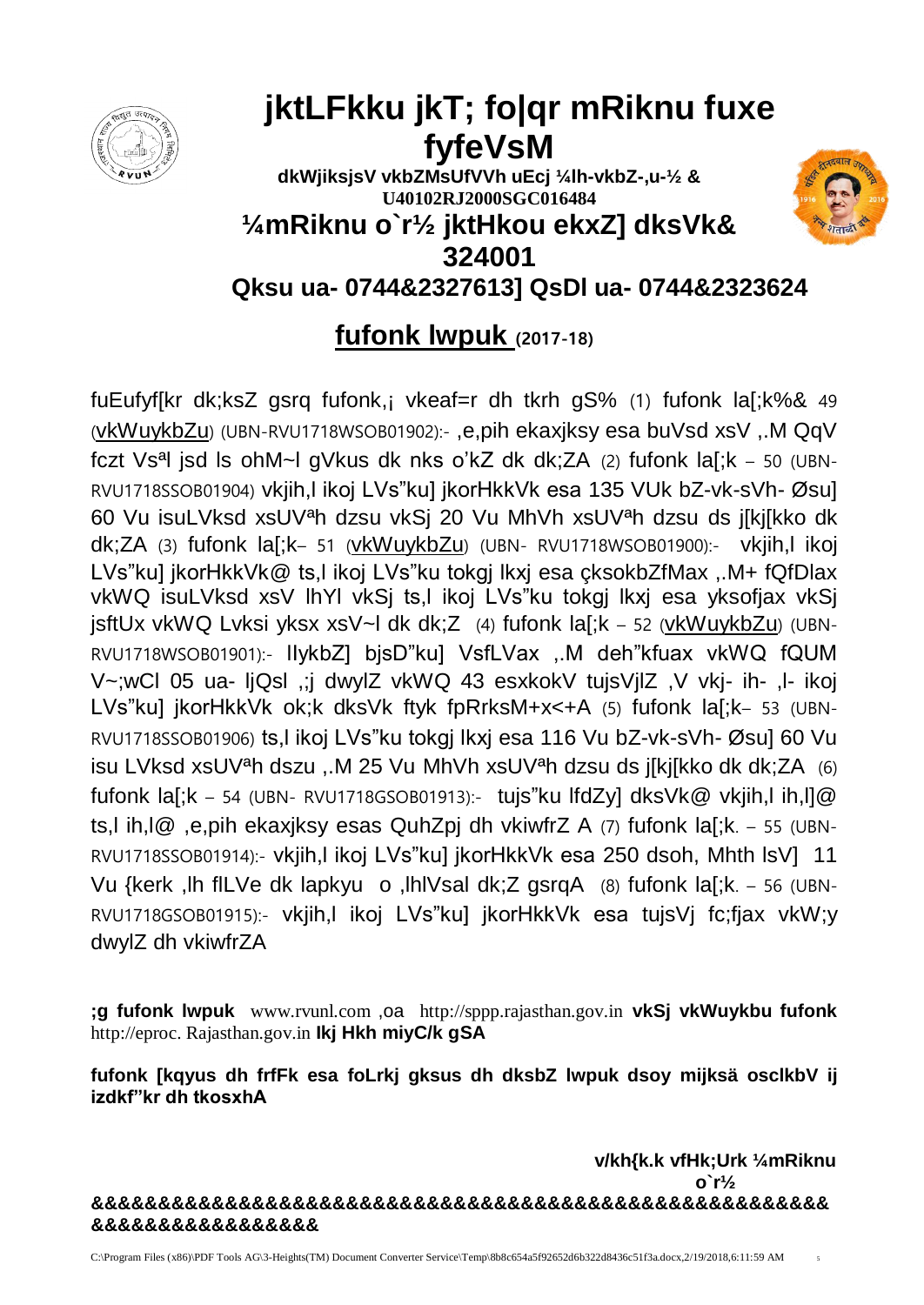**izdkf"kr u fd;k tkosA**

**¼ba- th-ds- f=osnh½ v/kh{k.k vfHk;Urk ¼mRiknu o`r jk-jk-fo-m-fudksVk½**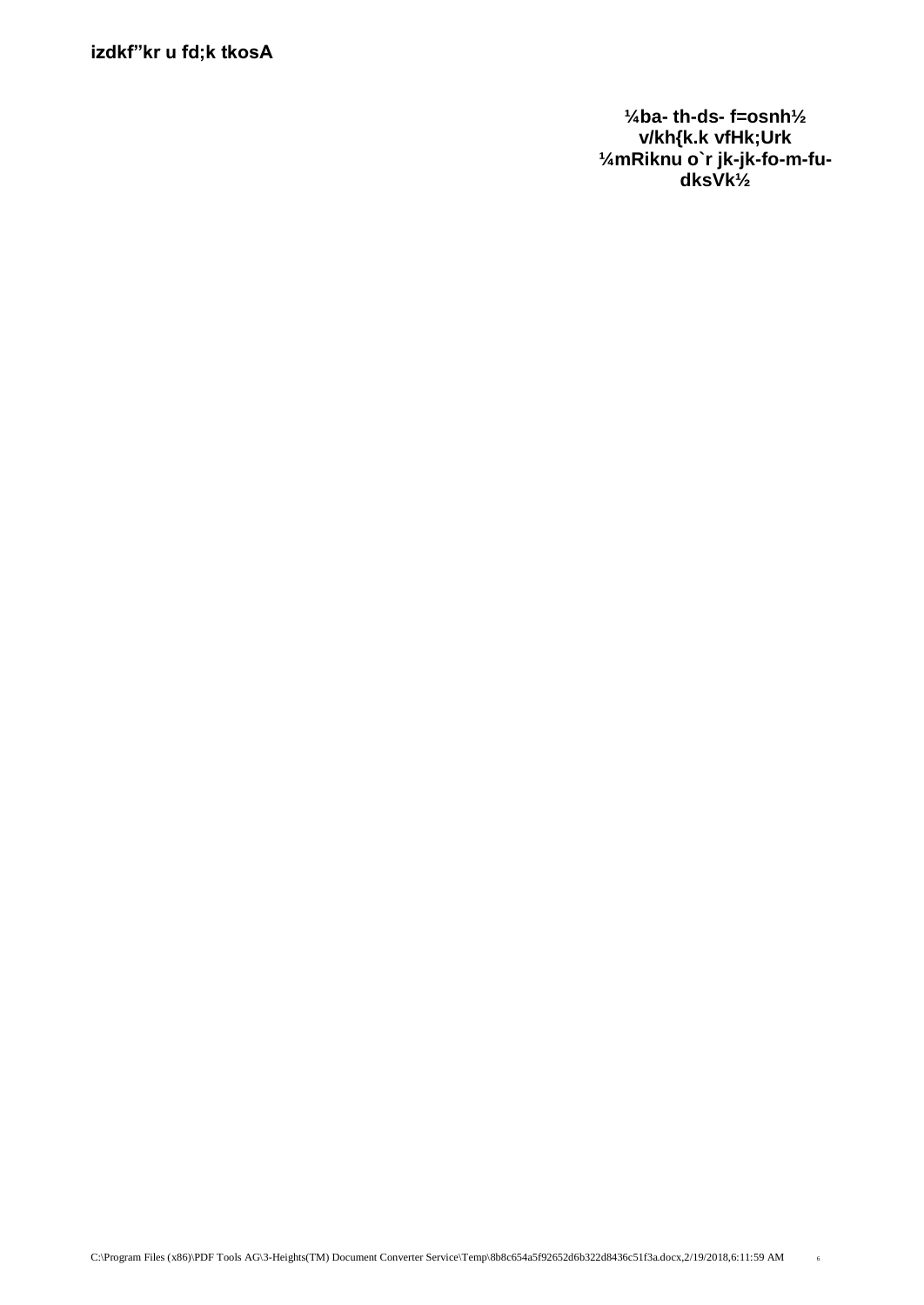

(A Government of Rajasthan undertaking) Corporate Identity Number (CIN)-U40102RJ2000SGC016484 Office of the Superintending Engineer (Generation Circle) Raj Bhawan Road, Nayapura, Kota-324001. (Rajasthan)



#### **: NOTICE INVITING TENDERS:**

Sealed Tenders are invited from reputed/ experienced/authorized tenderers for the supply of the following materials / works. The tenders must reach in this office up to 3.00 P.M. on the date given as under and bids will be opened on the date at 3.30 P.M. given as under in the presence of such tenderers who wish to be present.

The tender documents can be received from this office one day prior to its receiving date on payment of tender cost through DD/ BC as given below in favour of the Asstt. Accounts Officer (Gen.), RRVPNL, Kota or can be downloaded from http://sppp.rajasthan.gov The cheques / money orders will not be accepted. No tender will be accepted without earnest money.

| NIT No.    | Particulars.                                                                                                                                                                                                      | Estimated<br>cost <sup>'</sup> | Tender<br>cost <sup>'</sup> | Earnest<br>Money ` | Date of<br>receiving<br>tender/DD | Date of<br>opening |
|------------|-------------------------------------------------------------------------------------------------------------------------------------------------------------------------------------------------------------------|--------------------------------|-----------------------------|--------------------|-----------------------------------|--------------------|
| 50/2017-18 | Annual Contract for Operation<br>& Maintenance of 135 Ton EOT<br>Crane, 60 Ton Penstock gantry<br>Crane and 20 Ton DT gantry<br>Crane at RPS Power Station,<br>Rawatbhata<br>via<br>Kota<br>Distt.<br>Chitorgarh. | 1.79 Lac                       | $236/-$                     | $3600/-$           | 15.03.2018                        | 16.03.2018         |
| 53/2017-18 | Annual Contract for Operation<br>& Maintenance of 116 Ton EOT<br>Crane, 60 Ton Penstock gantry<br>Crane and 25 Ton DT gantry<br>Crane at JS Power Station,<br>Jawahar Sagar.                                      | 1.72 Lac                       | $236/-$                     | $3450/-$           | 15.03.2018                        | 16.03.2018         |
| 54/2017-18 | Supply of Furniture<br><b>SE</b><br>for<br>(Gen.)<br>Office/ RPS<br>PS/<br>JS<br>PS/MHP, Kota/Rawatbhata<br>Jawahar Sagar/Mangrol.                                                                                | $6,12,000/-$                   | $590/-$                     | $12240/-$          | 15.03.2018                        | 16.03.2018         |
| 55/2017-18 | Operational works of 250 KVA<br>DG set, 11 Ton capacity air<br>conditioning<br>systems<br>and<br>assistance in the operational<br>works of the Power Station at<br>RPS PS, Rawatbhata via Kota                    | 3.15 Lac                       | $236/-$                     | $6310/-$           | 15.03.2018                        | 16.03.2018         |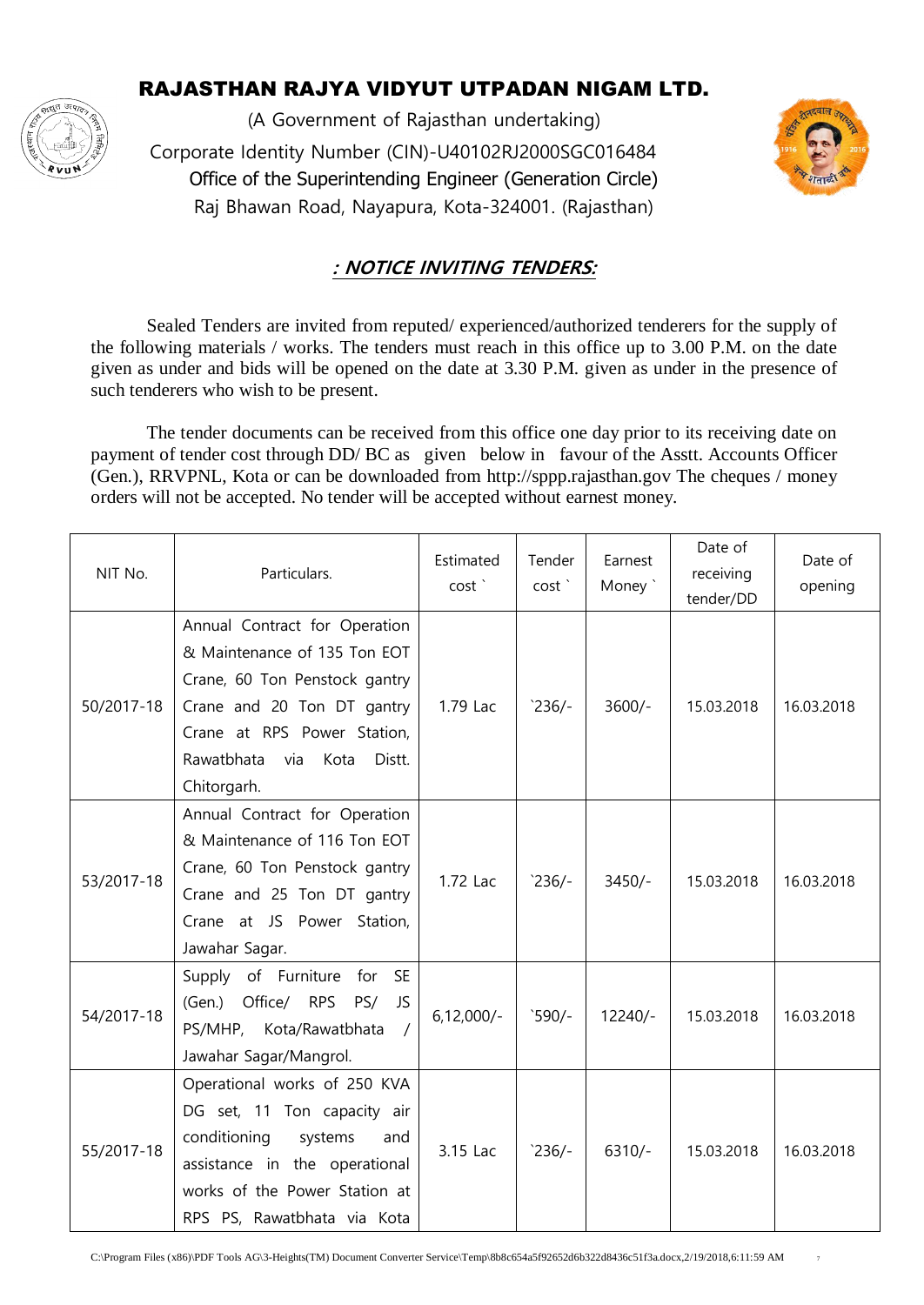|  | Dictt<br>н<br>эктан<br>וט ש<br>.<br>. . |  |  |  |  |  |
|--|-----------------------------------------|--|--|--|--|--|
|--|-----------------------------------------|--|--|--|--|--|

Details are available at http://sppp.rajasthan.gov.in and [www.rvunl.com.](http://www.rvunl.com/)

Any information regarding extension of bid opening will be floated on website www.rvunl.com and http://sppp.rajasthan.gov only.